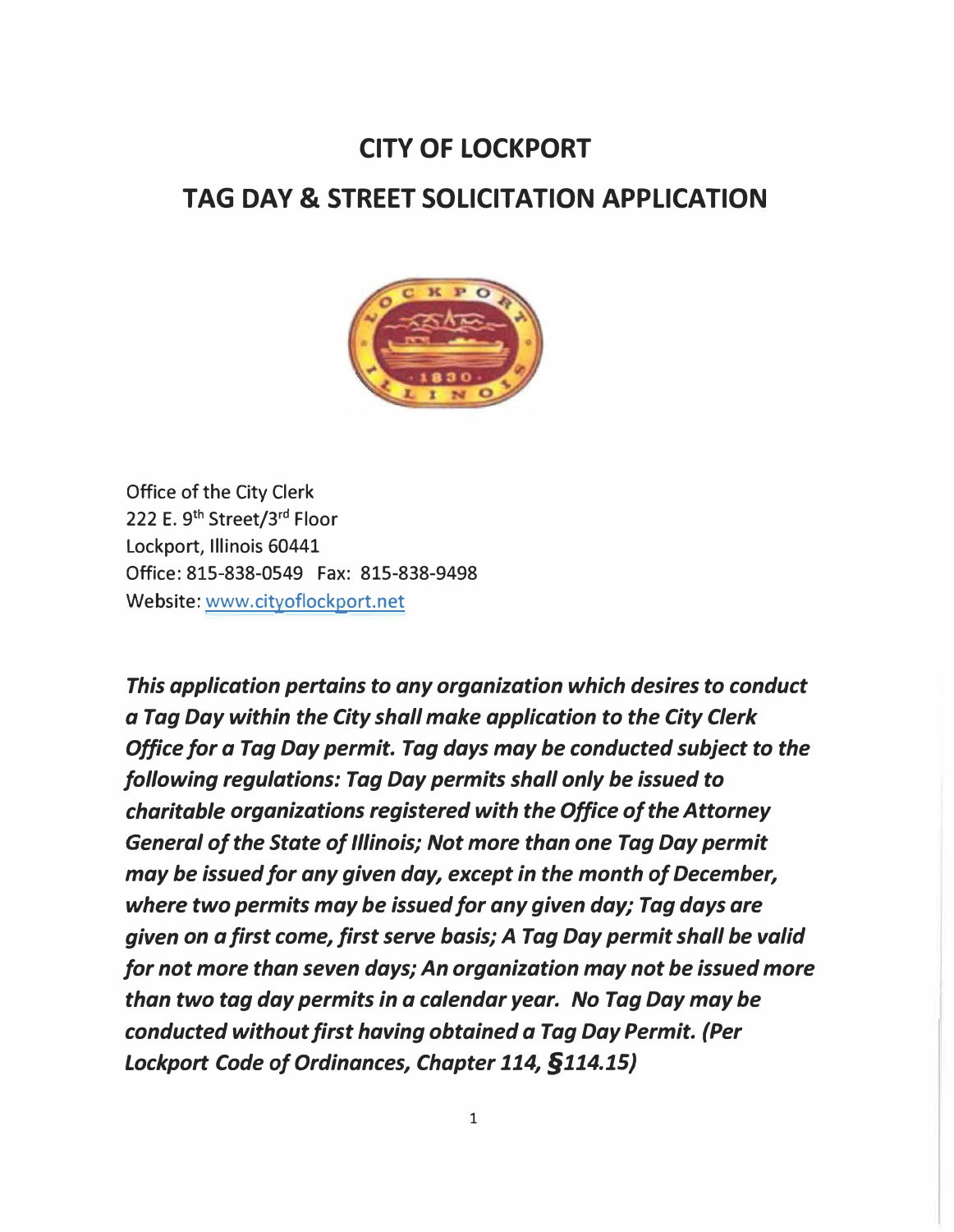*This application also pertains to Street Solicitation Permits. Any organization which desires to conduct a Tag Day on public streets within the City shall make application to the City Clerk's Office for a Street Solicitation permit. Street solicitation days may be conducted subject to the following regulations: Street Solicitation permits shall only be issued to charitable organizations registered with the Office of the Attorney General of the State of Illinois; Not more than one Street Solicitation permit may be issued for a given location on any given day; No Street solicitation may be conducted at a location not approved in the Street Solicitation permit; Streetsolicitations are prohibited between dusk and dawn; No organization may receive more than two (2) Street Solicitation permits in one calendar year;All persons engaged in Street Solicitation must be at least sixteen (16) years old and shall wear a high visibility vest; Street solicitation shall be allowed only at intersections where all traffic is required to come to a complete stop; Street solicitors may notsolicit from occupant(s) of any vehicle which has a green light; All organizations which are issued Street Solicitation permits shall be liable for any injuries to any person or property during the solicitation, which injury is caused related to an act or ordinary negligence of the soliciting agency. No streetsolicitation may be conducted without having first obtained a Street Solicitation permit. (Per Lockport Code of Ordinances, Chapter 114, §114.16)*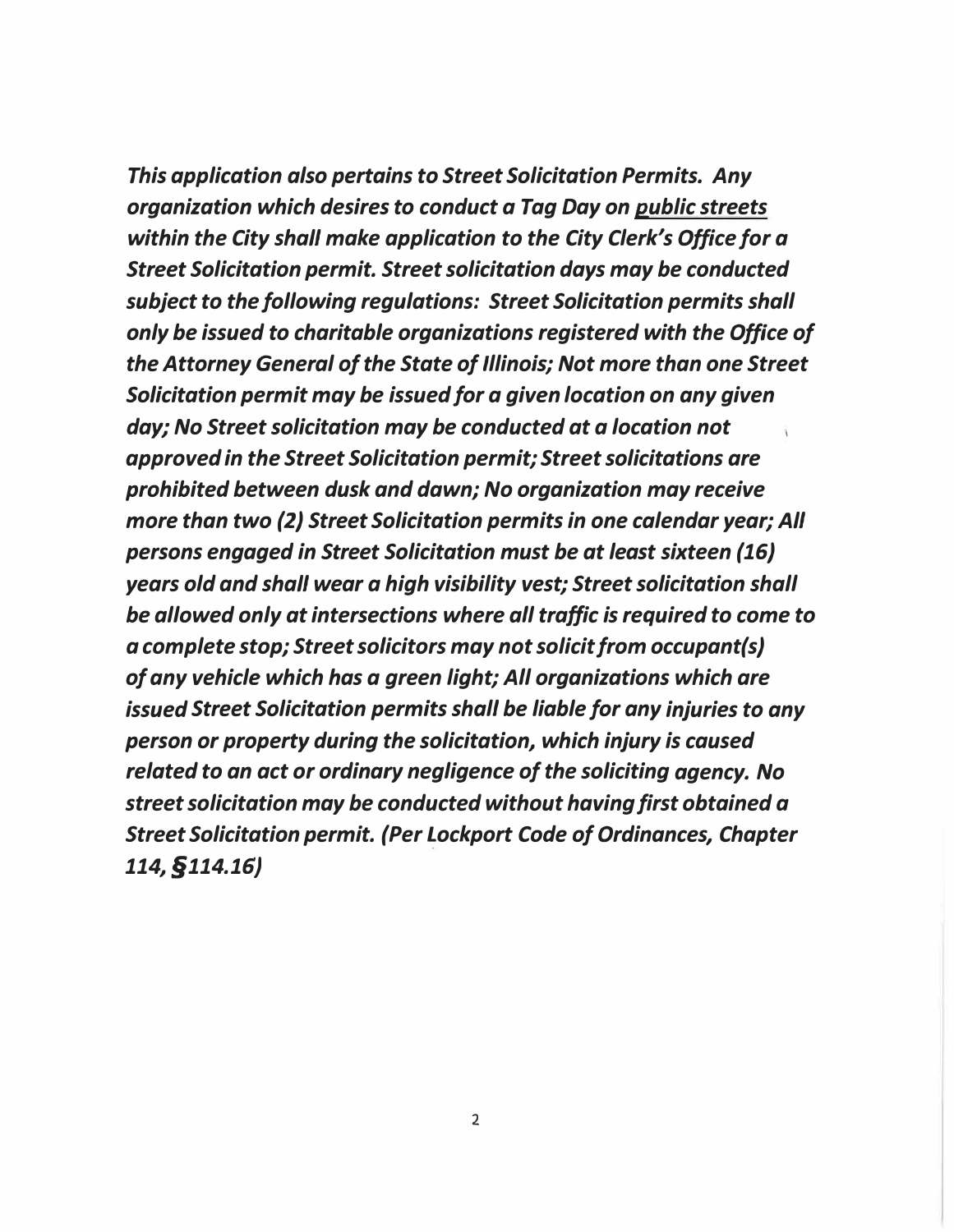## APPLICATION FOR INDIVIDUAL ORGANIZATION "TAG DAY" AND/OR "STREET SOLICITATION" OFFICE OF THE CITY CLERK **LOCKPORT, ILLINOIS 60441**

#### **PLEASE PRINT**

- 
- 
- 3. NAME, ADDRESS, & PHONE NO. OF PERSON FILING APPLICATION FOR THE **CHARITABLE ORGANIZATION:**
- 4. IF MERCHANDISE, FOOD, OR GOODS ARE TO BE SOLD OR GIVEN, WHAT KIND?:
- 5. NAME, ADDRESS, & PHONE NO. OF PERSON TO CONTACT WITH THE **ORGANIZATION:**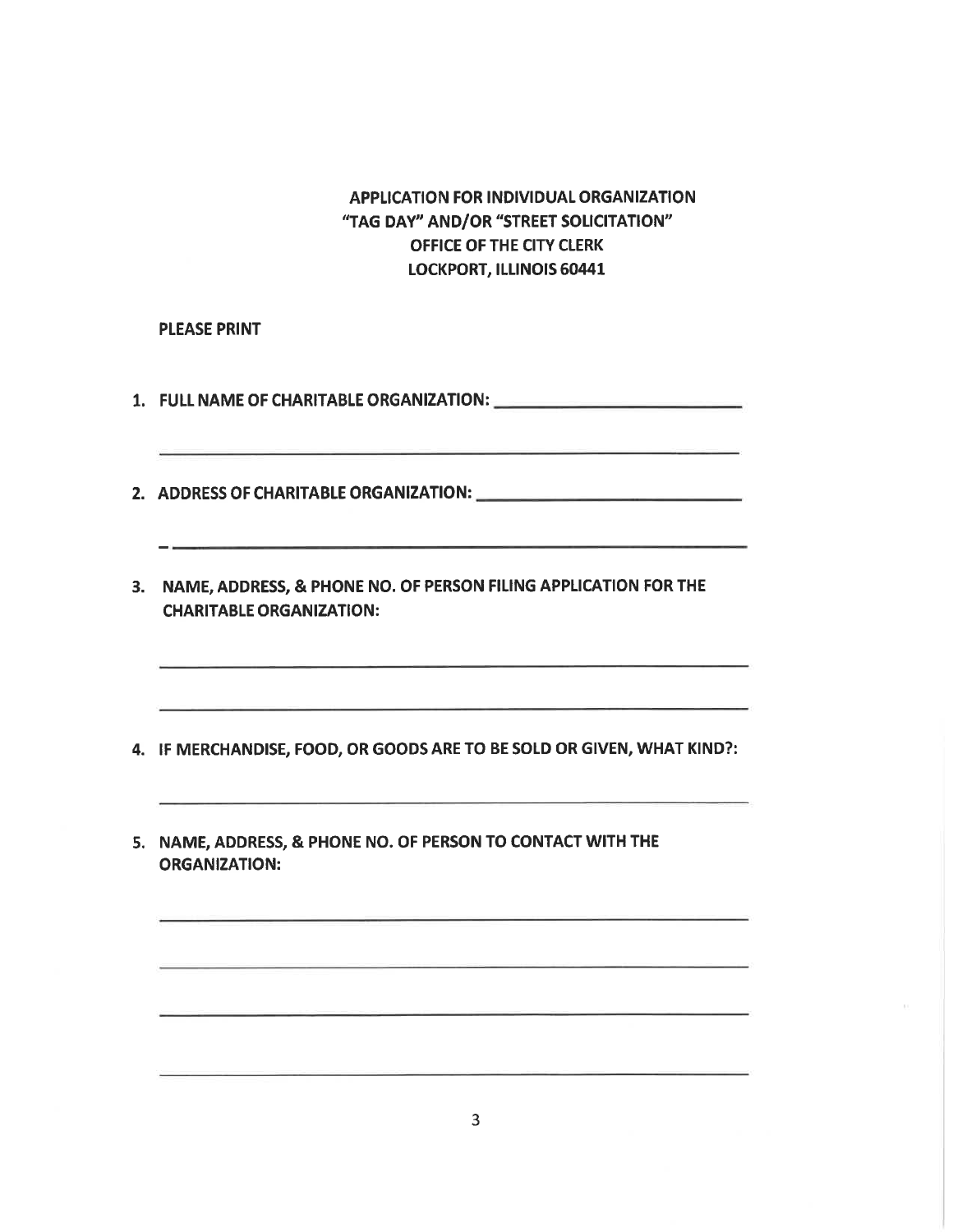| the contract of the contract of the contract of the contract of the contract of the contract of the contract of                                                                                                                                |
|------------------------------------------------------------------------------------------------------------------------------------------------------------------------------------------------------------------------------------------------|
|                                                                                                                                                                                                                                                |
|                                                                                                                                                                                                                                                |
| HAS YOUR ORGANIZATION EVER HAD A TAG DAY PERMIT REVOKED?: __________                                                                                                                                                                           |
|                                                                                                                                                                                                                                                |
| DATES REQUESTED FOR TAG DAY IN ORDER OF PREFERENCE:                                                                                                                                                                                            |
| 1 <sup>ST</sup> Preference <b>All and Structure Contract Contract Contract Contract Contract Contract Contract Contract Contract Contract Contract Contract Contract Contract Contract Contract Contract Contract Contract Contract Contra</b> |
|                                                                                                                                                                                                                                                |
|                                                                                                                                                                                                                                                |
| 9. IF YOU ARE REQUESTING TO TAG AT STREET INTERSECTIONS, PLEASE SPECIFY WHAT<br><b>INTERSECTIONS:</b>                                                                                                                                          |
|                                                                                                                                                                                                                                                |
| PLEASE NOTE: TAG DAY REQUESTS ARE SCHEDULED ON A FIRST COME FIRST SERVE BASIS.                                                                                                                                                                 |

ALSO NOTE: YOU NEED TO OBTAIN PERMISSION FROM THE STORES BEFORE YOU CAN HAVE A TAG DAY ON THEIR PROPERTY. (YOU CAN TAG AT MORE THAN ONE STORE ON YOUR SCHEDULED DAY)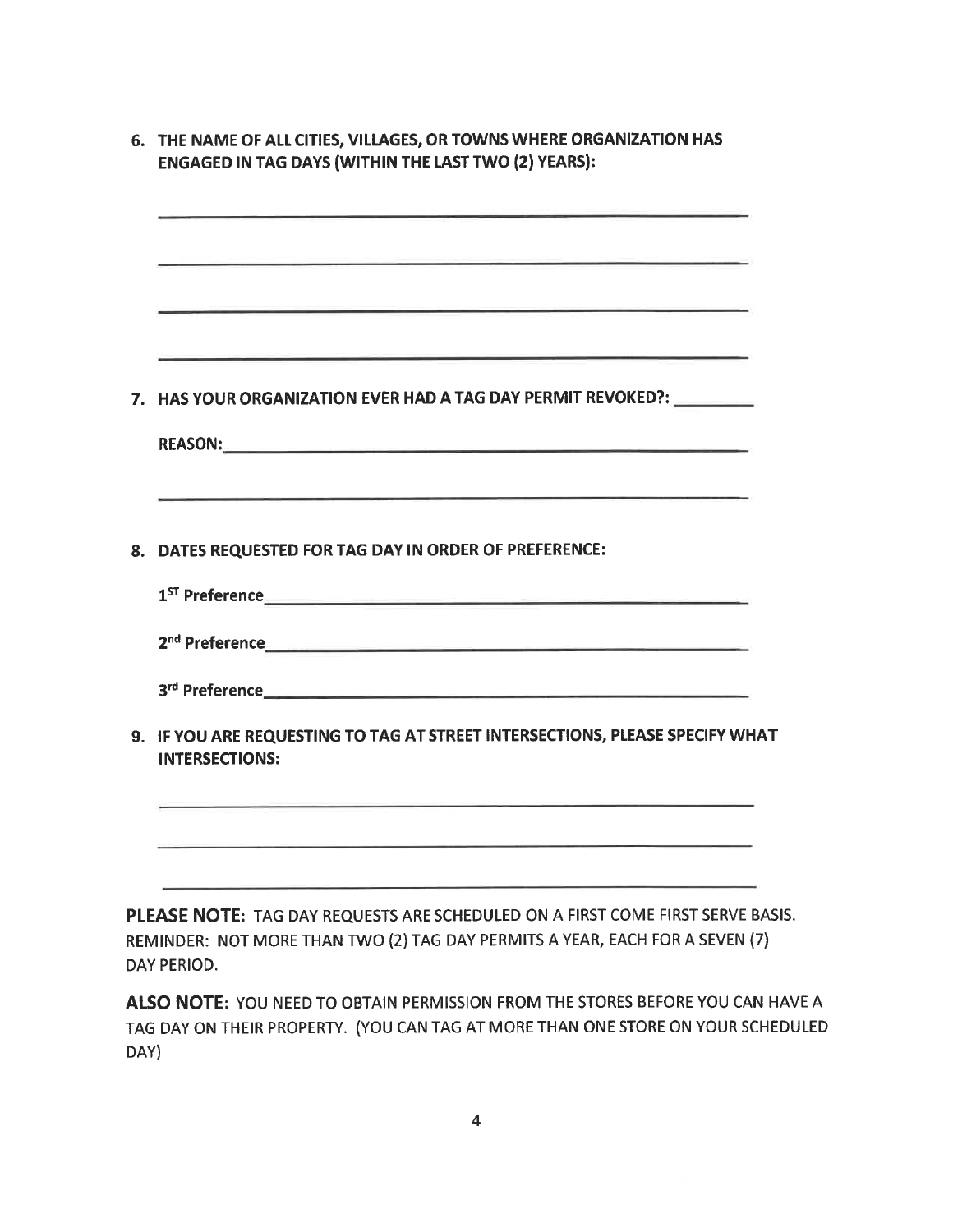**STATE OF ILLINOIS**  $\overline{\phantom{a}}$  is set **COUNTY OF WILL**  $\mathcal{L}$ 

being duly sworn, deposes and (Applicant Print Name)

says that he/she is making the foregoing application; That the answers to the

foregoing questions and other statements contained therein are true of his/her own

knowledge and belief.

**Applicant's Signature / Date** 

**Witness / Date** 

NOTE: If this Application is not signed by the Applicant and Witness, the application will be returned to the Applicant - therefore, delaying the permit process.

**RETURN COMPLETED APPLICATION TO: Donna Tadey - dtadey@lockport.org** 

(Office Use Only)

Permit No.

Date Issued:

Date of Requests: Note and the contract of the contract of the contract of the contract of the contract of the

Approved by: \_\_\_\_\_\_\_\_\_\_\_\_\_\_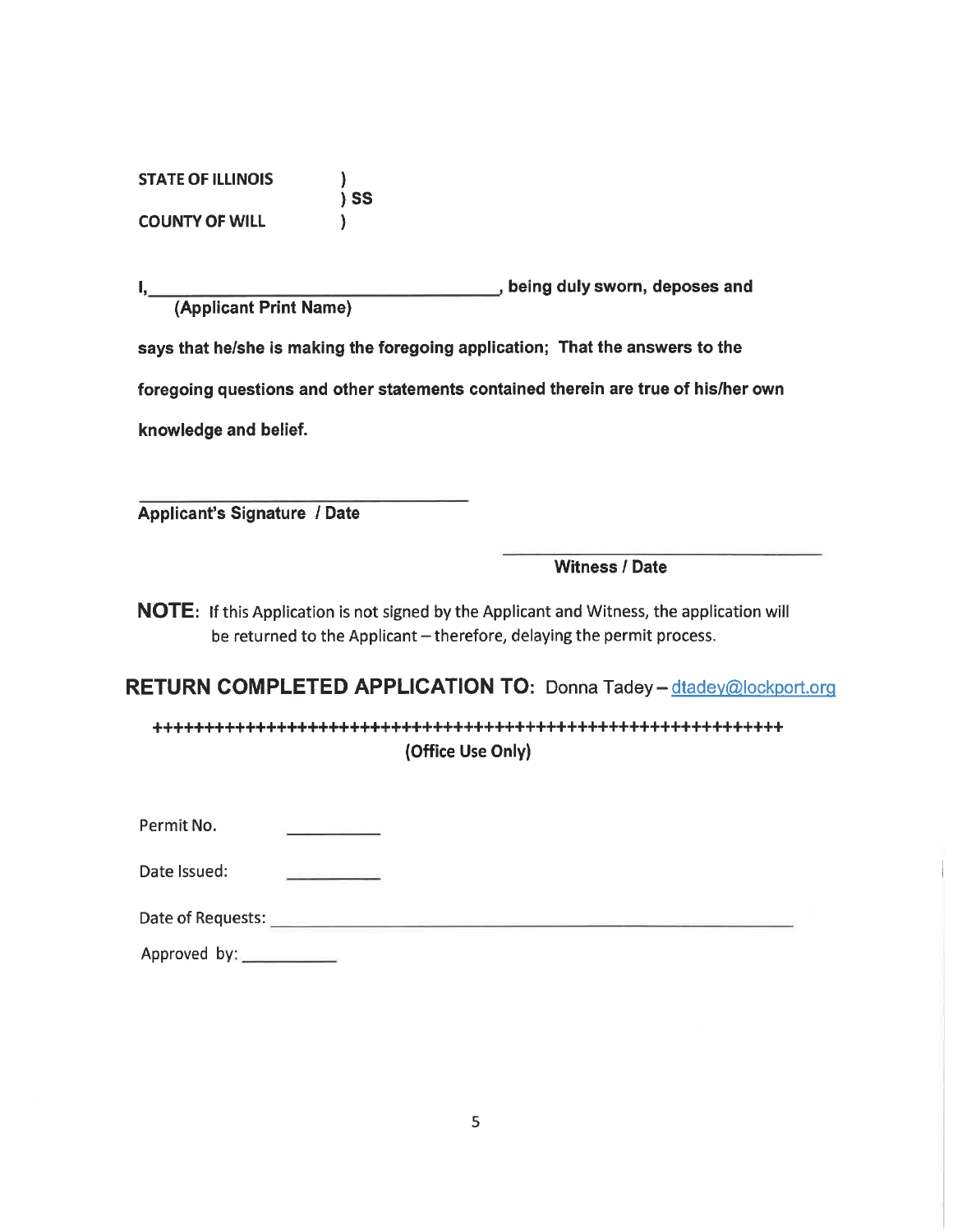# § 114.15 TAG DAYS.

(A) Any organization which desires to conduct a tag day within the city shall make application to the City Clerk for a tag day permit on a form provided by the city.

(B) Tag days may be conducted subject to the following regulations:

(1) Tag day permits shall only be issued to charitable organizations.

(2) Not more than one tag day permit may be issued for any given day, except in the month of December, where two permits may be issued for any given day.

(3) A tag day permit shall be valid for not more than seven days.

(4) An organization may not be issued more than two tag day permits in a calendar year.

(5) (a) Tag day permits may be requested no earlier than 8:30 a.m. on the first Monday of June of the preceding year for which the applicant is applying.

(b) In the case where applicants who are requesting the same time period are present at the City Clerk's office at 8:30 a.m. on the first Monday in June, a lottery will determine the preference.

(6) If multiple organizations requested to conduct tag days on the same day, preference shall be given to the applicant first applying for the permit.

(7) No tag day may be conducted without first having obtained a tag day permit.

(2001) (2007) (2014) (Ord. 95-410, passed 12-13-95) Penalty, see § 114.99

### **§ 114.16 STREET SOLICITATION PERMITS.**

Any organization which desires to conduct a tag day upon public ways within the city shall make application for a "street solicitation" permit on a form provided by the city. Street solicitation days may be conducted subject to the following regulations:

(A) No street solicitation may be conducted without having first obtained a street solicitation permit.

(B) Street solicitation applications shall specify the locations where street solicitations are sought to be conducted. No street solicitation may be conducted at a location not approved in the street solicitation permit.

(C) Not more than one street solicitation permit may be issued for a given location on any given day.

Street solicitation permits may be requested not more than 364 days prior to the first upon (D) which a street solicitation will occur.

(E) If multiple organizations file for street solicitation permits for the same location on the same day, preference shall be given to the applicant first applying.

(F) Street solicitations are prohibited between dusk and dawn.

(G) No organization may receive more than two street solicitation permits in calendar year.

(H) Street solicitors may not solicit from occupant(s) of any vehicle which has a green light.

(I) Street solicitation permits may only be issued to charitable organizations registered with the Office of the Attorney General of the State of Illinois.